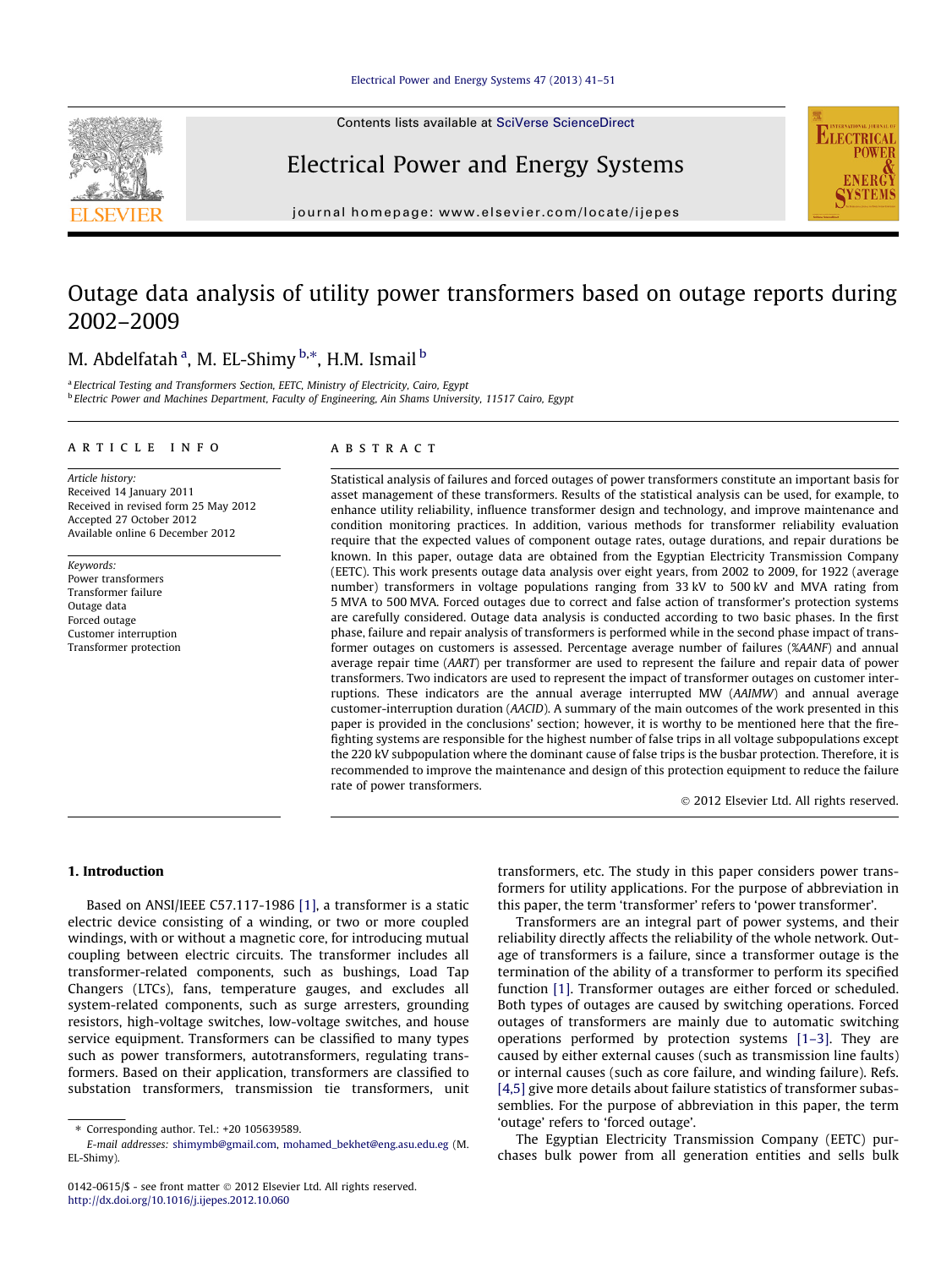power to the distribution companies and EHV & HV consumers [\[6\].](#page--1-0) Based on Fig. 1, in 2008–2009, the total transformer capacities were 7765 MVA, 29688 MVA, 3467 MVA, 36222 MVA, and 1774 MVA for the 500 kV, 220 kV 132 kV, 66 kV, and 33 kV networks, respectively [\[7\]](#page--1-0).

In this paper, outage data analysis of power transformers in Egypt's power network is performed. The data are obtained from the Egyptian Electricity Transmission Company (EETC). This work presents outage data analysis over eight years, from 2002 to 2009, for 1922 (average number) transformers in voltage populations ranging from 33 kV to 500 kV and MVA rating from 5 MVA to 500 MVA. Forced outages due to correct and false action of transformer's protection systems are carefully considered.

#### 2. Outage data preparation

Outage reports of transformers in the voltage range of 33– 500 kV from 2002 to 2009 are obtained from EETC. The collected data per outage includes the transformer location, date and time, transformer outage duration, protection action, transformer restoration (or repair) time, interrupted MW and duration. The total number of transformers in service was 1717 and 2124 in 2002 and 2009 respectively. Table 1 shows the actual and average



Fig. 1. The EETC's total Transformers Capacities in 2008–2009.

numbers of transformers per voltage subpopulation in various geographical zones for years 2002–2009. Table 2 shows the number of transformers per voltage subpopulation for years 2002–2009, and their average numbers. It is depicted from Fig. 1 that the installed capacity of the 33 kV transformers in comparison with the 66 kV transformers is small. In addition, based on Table 1, the 33 kV transformers are available only at Middle and Upper Egypt. Therefore, the 33 kV and 66 kV transformers are combined into a single voltage subpopulation, a situation that is accepted and recommended by EETC because both the 66 kV and 33 kV transformers belong to the same authority. As shown in [Fig. 2](#page--1-0), the population of transformers is split up into subpopulations based on the voltage level, geographical zone, and year of reporting.

The outage causes of transformers in different voltage subpopulations are different. This is mainly due to the differences in operating conditions, maintenance strategies, and environmental conditions. [Table 3](#page--1-0) lists the outage causes of transformers in various voltage subpopulations. The outage causes listed in [Table 3](#page--1-0) are further classified into five outage categories according to the type of the outage causes. These outage categories are transformer related outages, power system related outages, environmental related outages, human factor (or human mistakes) related outages, and unclassified/other outages. The marks inside the table indicate types of outages causes associated with various voltage subpopulations.

Table 2 Number of transformers per voltage subpopulation during 2002–2009.

| Year/subpopulation | 500 kV | 220 kV | 132 kV | 66-33 kV | Total |
|--------------------|--------|--------|--------|----------|-------|
| 2002               | 30     | 223    | 85     | 1379     | 1717  |
| 2003               | 30     | 230    | 85     | 1422     | 1767  |
| 2004               | 30     | 234    | 83     | 1492     | 1839  |
| 2005               | 30     | 247    | 83     | 1541     | 1901  |
| 2006               | 30     | 251    | 87     | 1594     | 1962  |
| 2007               | 30     | 262    | 80     | 1633     | 2005  |
| 2008               | 30     | 274    | 81     | 1672     | 2057  |
| 2009               | 32     | 292    | 79     | 1721     | 2124  |
| Average            | 30     | 252    | 83     | 1557     | 1922  |

#### Table 1

Number of transformers per voltage subpopulation in various geographical zones during 2002–2009.

| Zone         | Subpopulation (kV) | 2002           | 2003           | 2004           | 2005           | 2006 | 2007           | 2008           | 2009 | Average        |
|--------------|--------------------|----------------|----------------|----------------|----------------|------|----------------|----------------|------|----------------|
| Cairo        | 500                | 8              | 8              | 8              | 8              | 8    | 8              | 8              | 8    | 8              |
|              | 220                | 51             | 56             | 57             | 61             | 63   | 69             | 70             | 74   | 63             |
|              | 66                 | 389            | 405            | 450            | 467            | 486  | 506            | 515            | 528  | 468            |
| Alexandria   | 500                | 2              | $\overline{2}$ | $\overline{2}$ | $\overline{c}$ | 2    | 2              | 2              | 2    | 2              |
|              | 220                | 29             | 29             | 30             | 30             | 30   | 30             | 30             | 30   | 30             |
|              | 66                 | 146            | 151            | 155            | 158            | 161  | 163            | 167            | 168  | 159            |
| Canal        | 500                | 4              | 4              | 4              | 4              | 4    | 4              | 4              | 4    | 4              |
|              | 220                | 48             | 50             | 51             | 55             | 59   | 61             | 66             | 77   | 58             |
|              | 66                 | 201            | 209            | 218            | 230            | 240  | 244            | 251            | 256  | 231            |
| Delta        | 500                | 4              | 4              | 4              | 4              | 4    | 4              | 4              | 4    | 4              |
|              | 220                | 48             | 48             | 49             | 49             | 46   | 48             | 51             | 53   | 49             |
|              | 66                 | 299            | 306            | 318            | 327            | 335  | 344            | 349            | 360  | 330            |
| Middle Egypt | 500                | $\overline{7}$ | 7              | $\overline{7}$ | $\overline{7}$ | 7    | $\overline{7}$ | $\overline{7}$ | 8    | $\overline{7}$ |
|              | 220                | 21             | 21             | 21             | 26             | 26   | 25             | 25             | 26   | 24             |
|              | 132                | 24             | 24             | 23             | 23             | 25   | 23             | 23             | 23   | 24             |
|              | $66 - 33$          | 157            | 160            | 160            | 162            | 163  | 170            | 170            | 179  | 165            |
| Upper Egypt  | 500                | 5              | 5              | 5              | 5              | 5    | 5              | 5              | 6    | 5              |
|              | 220                | 26             | 26             | 26             | 26             | 27   | 29             | 32             | 32   | 28             |
|              | 132                | 61             | 61             | 60             | 60             | 62   | 57             | 58             | 56   | 59             |
|              | $66 - 33$          | 187            | 191            | 191            | 197            | 209  | 206            | 220            | 230  | 204            |
| Total        |                    | 1717           | 1767           | 1839           | 1901           | 1962 | 2005           | 2057           | 2124 | 1922           |